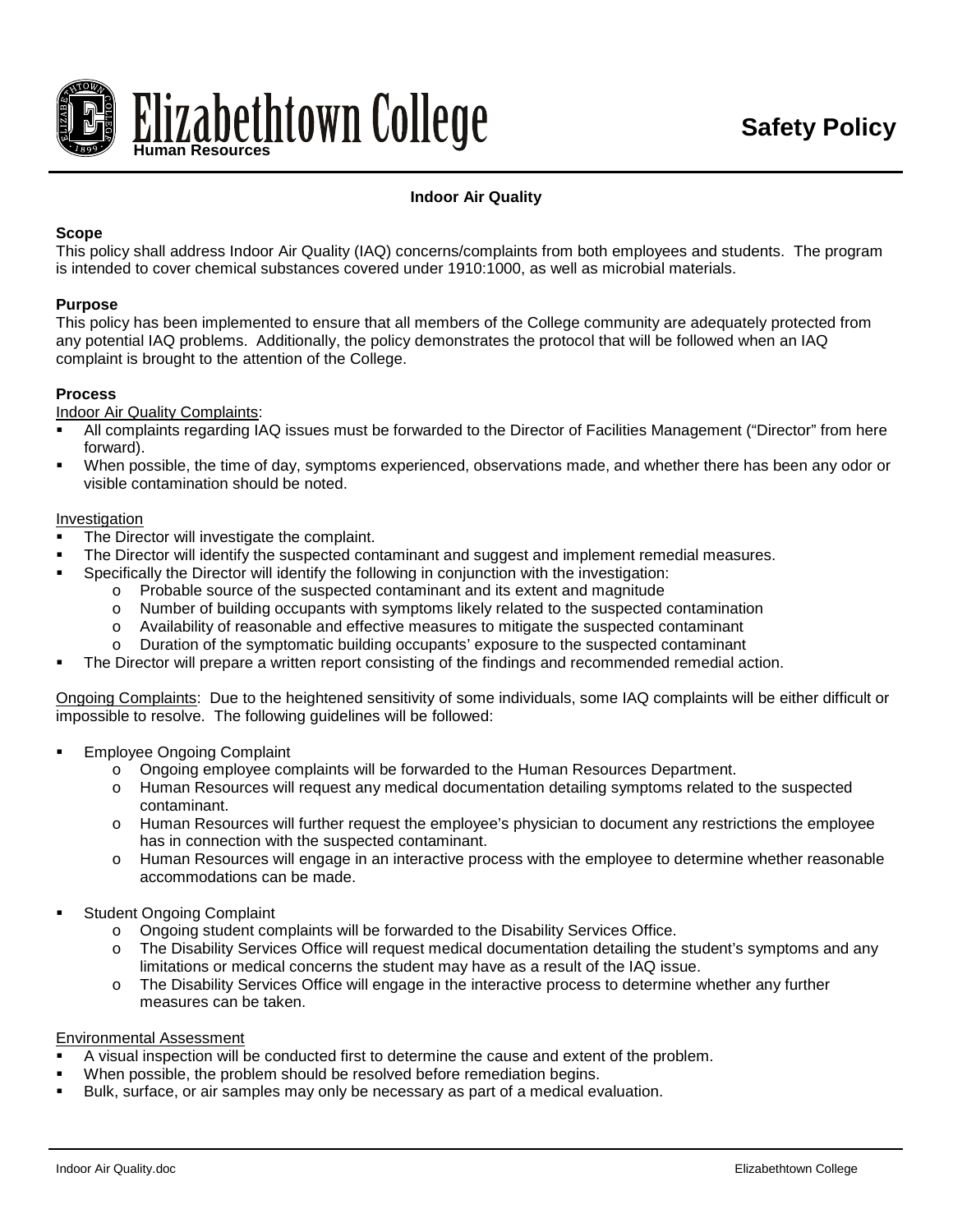

- When mold is involved, air, bulk, or surface samples may be necessary to determine the remediation strategy.
- Samples will be conducted by individuals trained in proper air sampling methods for microbial/chemical contaminants.

## Remediation

- To the extent possible, water infiltration (including high relative humidity (RH)>60%) will be stopped, cleaned up, and dried immediately.
- Whenever possible, the response will be within 48 hours to prevent or limit mold growth.
- The goal of remediation will be to remove or clean contaminated material in a way that prevents the emission of fungi and dust contaminated with fungi from leaving a work area and entering an occupied or non-abatement area, while protecting the health of the workers performing the abatement.
- Remediation projects will be conducted in a manner consistent with the following guidelines:
	- 1. Small to medium sized projects (up to 30 square feet)
		- Remediation can be conducted by Environmental Services. They will be trained on proper cleanup methods, personal protective equipment, and potential health hazards.
		- Personal Protective Equipment (PPE) will include eyewear, gloves and an N95 respirator or equivalent.
		- The work area must be unoccupied. Vacating people from adjacent areas is not necessary but is recommended for babies, those that have recently undergone surgery, immune suppressed people, and those with allergies.
		- The work area must be covered with a plastic sheet and sealed with tape to contain dust and debris.
		- **Dust suppression methods, such as misting, should be used.**
		- Contaminated materials that cannot be cleaned should be removed from the building in a plastic bag.
		- The work area and areas used by remedial workers for egress must be HEPA vacuumed and cleaned with a damp cloth and/or mop with a detergent solution.
	- 2. Medium to large sized projects (over 30 square feet)
		- A safety and health professional with experience performing microbial investigations will be consulted prior to remediation activities.
		- **Personnel trained in the handling of hazardous materials and equipped with full body protection,** respiratory protection, eye protection, and gloves will do the work.
		- Complete isolation of the work area from occupied spaces will occur using plastic and duct tape, including ventilation grills, fixtures and openings.
		- **The work area must be unoccupied. Vacating people from adjacent areas in not necessary but is** recommended for babies, those that have undergone surgery, immune suppressed people, and those with allergies.
		- Contaminated materials that cannot be cleaned must be removed from the building in a plastic bag. The outside of the bags must be wiped down with a detergent solution or HEPA vacuumed.
		- The contaminated area and decontamination room must be HEPA vacuumed and cleaned with a damp cloth and/or mop with a detergent solution and be visibly clean prior to removal of the isolation barrier.
		- Air monitoring will be conducted prior to removing isolation materials and occupancy of the area.

### Air Quality During Renovation and Remodeling

- During renovation and remodeling, the College will develop and implement a work plan to restrict entry of air contaminants into other work areas.
- Advanced notification will be given to employees prior to the work beginning.

### Employee Information and Training

- Employees will be trained in the following areas:
	- $\circ$  The proper use and limitations of personal protective equipment  $\circ$  The health hazards associated with biological and chemical wast
	- $\circ$  The health hazards associated with biological and chemical waste  $\circ$  The proper methods to use to remediate a contaminated site
	- The proper methods to use to remediate a contaminated site